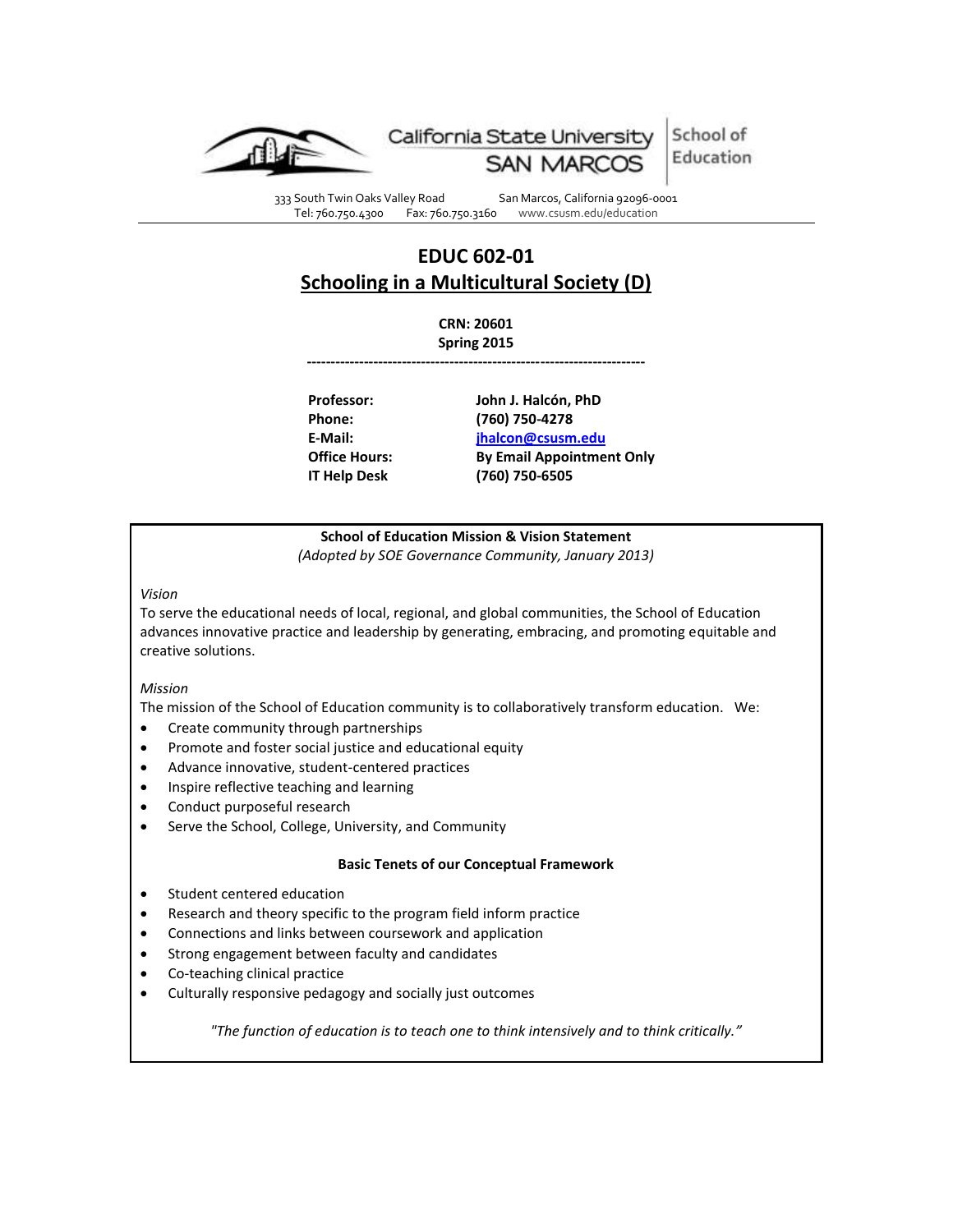*"Intelligence plus character - that is the goal of true education." Martin Luther King, Jr.*

# **On-Line Instruction**

This is a Distance-delivered class-**ON-LINE ONLY**, with modifications as needed to accommodate individual students. Delivery of instruction is different, more time consuming, and requires more discipline from the learner than traditional face-to-face (f2f) instruction.

The **ON-LINE ONLY** platform requires more attention to the work at hand on the part of the student. All modules are designed to allow students to work independently with adequate time to prepare for a robust class discussion through Cougar Courses, CSUSM's Moodle platform. Robust discussion and interaction with each other, **ON-LINE,** is the heart of the class.

I will be available for personal support and guidance. I expect that each student will have read the course material thoroughly and be prepared to discuss class readings with their peers, and me. As the semester progresses, I will monitor your progress, check your understanding of the material, and that you are in compliance with your major area of study for the development of your class project (refer to Rubric #2).

### **COURSE DESCRIPTION**

**Schooling in a Multicultural Society**-An introduction to issues of schooling in a multicultural society. Includes an overview of multicultural education and address areas of study such as: culture and cognition, diversity and exceptionality, intercultural communication, cross-cultural competence, the psychology of personal prejudice, and curriculum and teaching in multicultural contexts.

#### **Course Prerequisites**

(For School of Education courses, admission to the program is considered a prerequisite).

\_\_\_\_\_\_\_\_\_\_\_\_\_\_\_\_\_\_\_\_\_\_\_\_\_\_\_\_\_\_\_\_\_\_\_\_\_\_\_\_\_\_\_\_\_\_\_\_\_\_\_\_\_\_\_\_\_\_\_\_\_\_\_\_\_\_\_

\_\_\_\_\_\_\_\_\_\_\_\_\_\_\_\_\_\_\_\_\_\_\_\_\_\_\_\_\_\_\_\_\_\_\_\_\_\_\_\_\_\_\_\_\_\_\_\_\_\_\_\_\_\_\_\_\_\_\_\_\_\_\_\_\_\_\_\_\_\_

#### **GENERAL CONSIDERATIONS**

#### **Professional Dispositions**

#### **Assessment of Professional Dispositions**

Assessing a candidate's dispositions within a professional preparation program is recognition that teaching and working with learners of all ages requires not only specific content knowledge and pedagogical skills, but positive attitudes about multiple dimensions of the profession. The School of Education has identified six dispositions – social justice and equity, collaboration, critical thinking, professional ethics, reflective teaching and learning, and life-long learning — and developed an assessment rubric. For each dispositional element, there are four levels of performance at the Master's level - *unacceptable*, *approaches target, meets target*, and *advanced target*. The description and rubric for the four levels of performance offer measurable behaviors and examples.

The assessment is designed to provide candidates with ongoing feedback for their growth in professional dispositions and includes self-assessments by the candidate. The dispositions and rubric are presented, explained and assessed in at least two designated courses (EDUC 602 and 622) in the General Option Master of Arts in Education Program and again prior to advancement to candidacy and enrollment in EDUC 698. Based upon assessment feedback, candidates will compose a reflection and an action plan for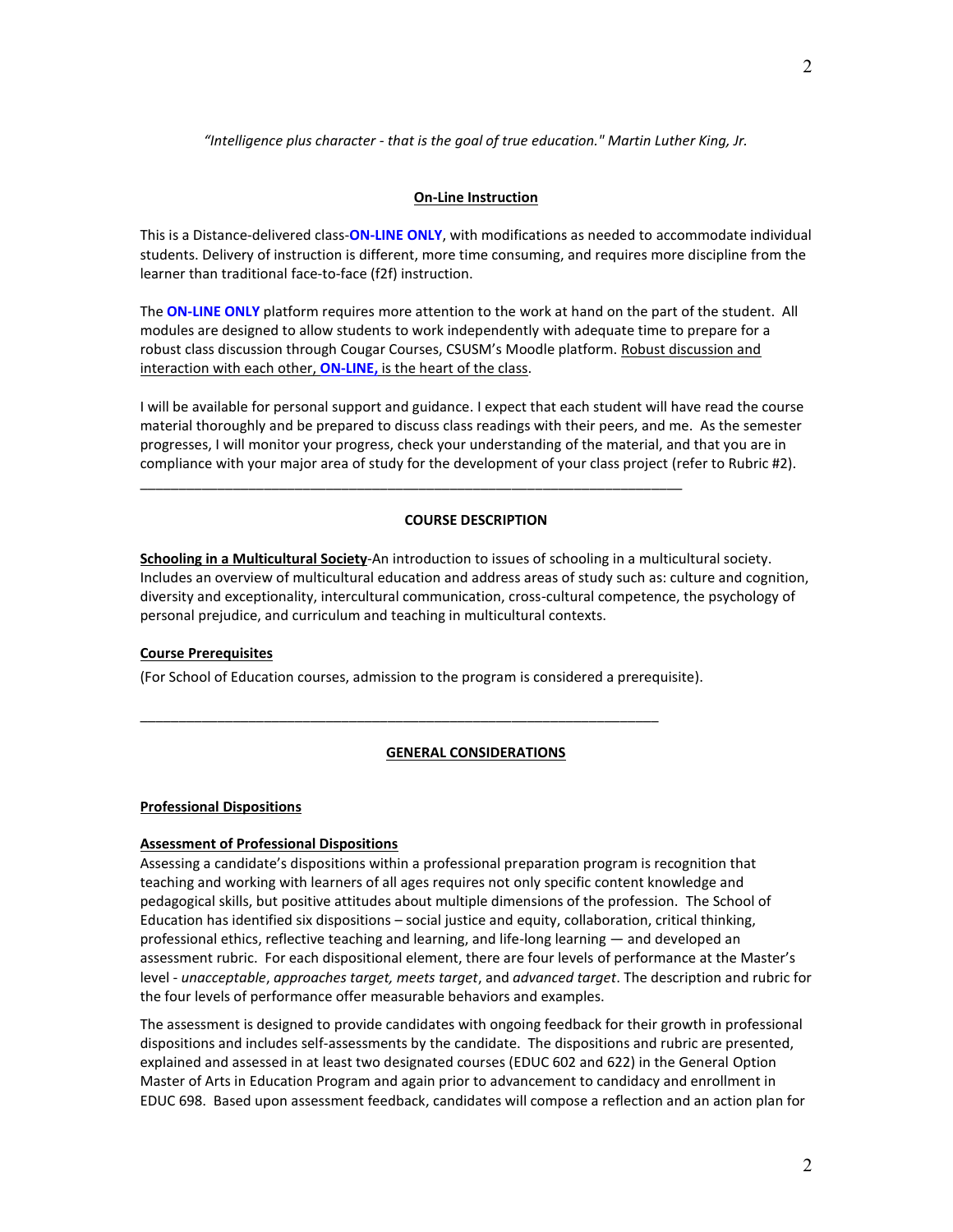improvement. Candidates are expected to meet the level of *advanced target*. Candidates who have fulfilled or will fulfill the Professional Disposition requirement as part of Education Specialist or Administrative Services credential coursework are exempt from the assessment of professional dispositions EDUC 602 and EDUC 622. For these candidates, verification of this requirement will still be required prior to advancement to candidacy. EDUC 602 addresses Program Student Learning Outcomes (PSLO)1 and 2:

# **PSLO 1: Professional Dispositions**

*Demonstrate interaction and communication skills that reflect professional dispositions and ethics, such as respect for diversity, educational equity, collaboration, and social justice.* In the General Option MA Program PSLO 1 is assessed using a Professional Disposition Rubric. The General Option Master of Arts Program assesses candidates' professional dispositions six times over the course of the program (in EDUC 602, 622 and prior to enrollment in EDUC 698). The assessments include self-assessment as well and course instructor ratings. Candidates must complete this PSLO before advancing to candidacy and enrolling in EDUC 698. See instructions in syllabus.

## **PSLO 2: Leadership Skills**

*Apply leadership skills to advance the profession.* In the General Option MA Program, PSLO 2 is assessed in EDUC 602's Social Justice Action Plan Assignment using a rubric provided in the course syllabus.

### **Graduate Writing Requirement**

The California State University maintains a Graduation Writing Assessment Requirement (GWAR) for master's students, to be completed before Advancement to Candidacy can be approved. A student may satisfy the graduate writing requirement with a paper that receives a passing score as described in the GWAR Rubric. Toward the goal of providing opportunity for graduate students in the School of Education to satisfy the writing requirement, all papers in all graduate classes must adhere to the rules of style (for writing and format style) detailed in the Publication Manual of the American Psychological Association, 6th Ed. (2009). This is a required textbook for all CSUSM SOE graduate courses.

#### **Professional Behavior**

The College of Education Mission Statement and Professional Standards (as stated above) are the driving force behind all readings and activity related to this class. This course **WILL** address sensitive and controversial topics. We will explore these topics together and strive to expand our understanding as we consider the diverse lenses through which we view educational issues.

All students are expected to behave professionally at all times. Professional behavior is defined herein as one that *consistently* demonstrates integrity, responsibility, tolerance, and respect for self and others. All students are expected to listen to different opinions, consider and reflect on other points of view, and deal proactively with constructive criticism. Unprofessional behavior is grounds for review of the candidate's continued participation in this course and/or program progress.

**NOTE:** *Since this is an ON LINE ONLY course, FLAMING of students will not be tolerated. "Flaming*"--"*the act of posting deliberately hostile messages on the Internet*"-(Wikipedia, 2013), *also know as bashing, and is [hostile](http://en.wikipedia.org/wiki/Hostile) and/or an insulting interaction between Internet users, often involving the use of [profanity.](http://en.wikipedia.org/wiki/Profanity)* 

*Flaming usually occurs in the social context of an Internet forum by email and on [video-sharing websites.](http://en.wikipedia.org/wiki/Video_hosting_service) It is frequently the result of the discussion of heated real-world issues such as politics, religion, and philosophy, or of issues that polarize subpopulations, but can also be provoked by seemingly trivial differences.*

#### **CSUSM Academic Honesty Policy**

"Students will be expected to adhere to standards of academic honesty and integrity, as outlined in the Student Academic Honesty Policy. All written work and oral presentation assignments must be original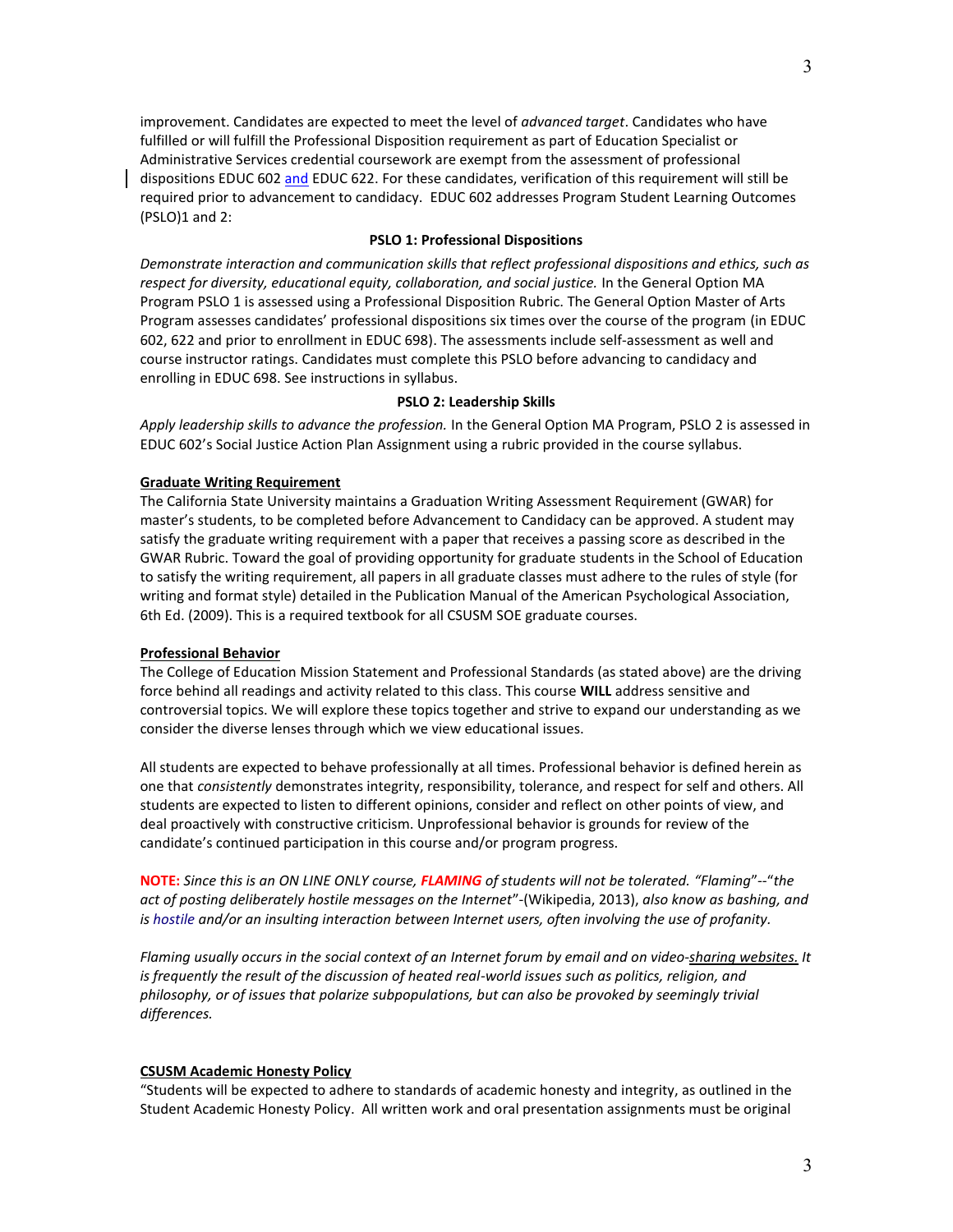work. All ideas/materials that are borrowed from other sources must have appropriate references to the original sources. Any quoted material should give credit to the source and be punctuated with quotation marks.

Students are responsible for honest completion of their work including examinations. There will be no tolerance for infractions. If you believe there has been an infraction by someone in the class, please bring it to the instructor's attention. The instructor reserves the right to discipline any student for academic dishonesty in accordance with the general rules and regulations of the university. Disciplinary action may include the lowering of grades and/or the assignment of a failing grade for an exam, assignment, or the class as a whole."

Incidents of Academic Dishonesty will be reported to the Dean of Students. Sanctions at the University level may include suspension or expulsion from the University.

#### **Plagiarism:**

As an educator, it is expected that each candidate will do his/her own work, and contribute equally to group projects and processes. Plagiarism or cheating is unacceptable under any circumstances. If you are in doubt about whether your work is paraphrased or plagiarized see the Plagiarism Prevention for Students website [http://library.csusm.edu/plagiarism/index.html.](http://library.csusm.edu/plagiarism/index.html) If there are questions about academic honesty, please consult the University catalog.

#### **Appeals**

Every student has the right for redress of grievances incurred in the context of any class. Disputes may be resolved informally with your Professor, or, should you not be satisfied with the resolution proposed, through a formal appeal process. For the latter, consult the Dean, SOE, Associate Dean, or Program Director. **Note:** *Appeals begin with your Professor.*

# **Ability**

Candidates with disabilities who require reasonable accommodations must be approved for services by providing appropriate and recent documentation to the Office of Disable Student Services (DSS). This office is located in Craven Hall 4300, and can be contacted by phone at (760) 750-4905, or TTY (760) 750- 4909. Candidates authorized by DSS to receive reasonable accommodations should meet with their instructor during office hours or, in order to ensure confidentiality, in a more private setting.

# **Attendance/Participation Policy**

Students are expected to participate actively in their own learning. Since this is a **Distance Delivered Course**, students must be proactive about communicating with the instructor and their peers. All must complete their work by the end of the semester in which they take the course, unless otherwise given permission to extend.

# **Use of Technology**

Candidates are expected to demonstrate competency in the use of various forms of technology (i.e. word processing, electronic mail, Moodle, use of the Internet, and/or multimedia presentations). Specific requirements for course assignments with regard to technology are at the discretion of the instructor. Keep a digital copy of all assignments for use in your teaching portfolio. All assignments will be submitted online, and some will be submitted in hard copy as well. Details will be given in class.

#### **Electronic Communication Protocol**

Electronic correspondence is a part of your professional interactions. If you need to contact the instructor, e-mail is often the easiest way to do so. It is my intention to respond to all received e-mails in a timely manner. Please be reminded that e-mail and on-line discussions are a very specific form of communication, with their own nuances and etiquette. For instance, electronic messages sent in all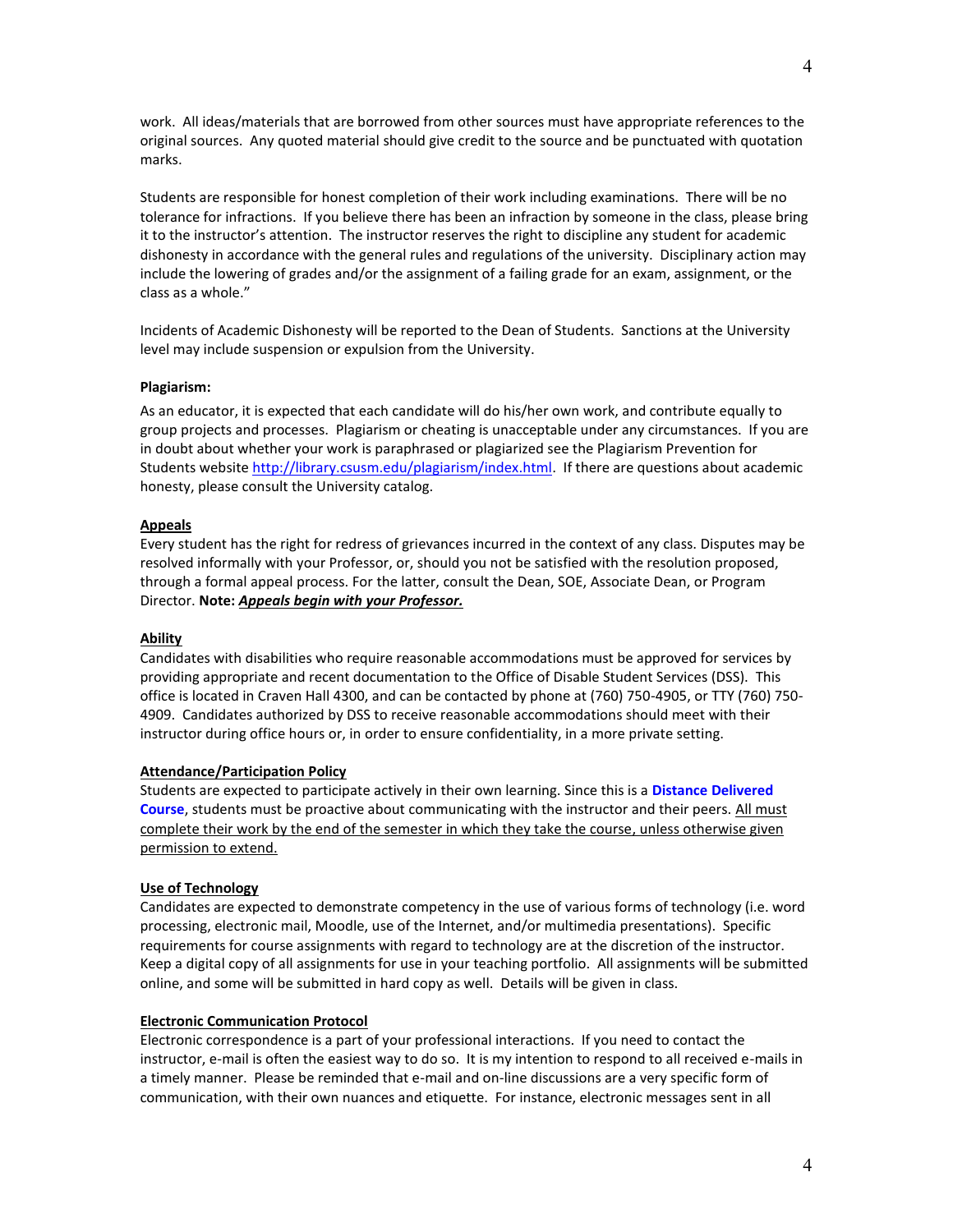upper case (or lower case) letters, major typos, or slang, often communicate more than the sender originally intended. With that said, please be mindful of all e-mail and on-line discussion messages you send to your colleagues, to faculty members in the School of Education, or to persons within the greater educational community. All electronic messages should be crafted with professionalism and care. Things to consider:

- Would I say in person what this electronic message specifically says?
- How could this message be misconstrued?
- Does this message represent my highest self?
- Am I sending this electronic message to avoid a face-to-face conversation?

In addition, if there is ever a concern with an electronic message sent to you, please talk with the author in person in order to correct any confusion.

# **COURSE REQUIREMENTS**

#### **Class Structure**

This course is taught as a **Graduate-Level Seminar**, albeit, wholly On-line. Success in this course is dependent upon your being well prepared for a continuous discussion of the readings and postings. My role will be to "f*acilitate*" and/or to intervene or redirect your discussion(s) as necessary. **I WILL read every post!** This course is intended to develop your knowledge base about cultural diversity through the readings, on-line discussions, and assignments.

The learning is independent, though you are required to share your thoughts, ideas, and questions by participating with an asynchronous chat **(Cougar Courses)** and posting your ideas regularly for those enrolled in the class.

Technology is integrated into all instruction and assessment components of this course. You are expected to use **Cougar Courses**, a Moodle platform. Technology support is available in the Kellogg Library (ground floor) at the Academic Technology Help Desk @ 750-6505.

#### **Purchasing Required Text(s)**

I have tried to minimize the cost of textbooks by providing a reference to them on-line, through *Amazon.com.* Because of the expense, I purposely **DID NOT** order textbooks from the campus bookstore.

All assigned books are available in paperback; *most* are downloadable to your tablets or iPads. Amazon offers used copies of each as well. Search for the best prices available.

**(NOTE:** *Electronic downloads tend to be less expensive than paperback or used copies. However, I'm told by knowledgeable colleagues, who have done so in the past that if you rent a textbook, it will disappear from your computer, ipad, or iphone, etc. within a week after the class ends.)*

**HINT: purchase the book you will be reading about two weeks in advance to insure that you receive them on time or to make plans for other sources in the event they are not available from Amazon**. I will have a complete set available in Kellogg library for 3-hour check out should you find this convenient, or necessary.

\*\*1. Spring, Joel (2010)-Deculturalization and the struggle for equality: A brief history of dominated cultures in the United States **(6th Edition)**. McGraw-Hill. Boston. [http://www.amazon.com/Deculturalization-Struggle-Equality-sixth-](http://www.amazon.com/Deculturalization-Struggle-Equality-sixth-Text/dp/B005GWUVK6/ref=sr_1_4?s=books&ie=UTF8&qid=1357341555&sr=1-4&keywords=Deculturalization+and+the+Struggle+for+Equality)[Text/dp/B005GWUVK6/ref=sr\\_1\\_4?s=books&ie=UTF8&qid=1357341555&sr=1-](http://www.amazon.com/Deculturalization-Struggle-Equality-sixth-Text/dp/B005GWUVK6/ref=sr_1_4?s=books&ie=UTF8&qid=1357341555&sr=1-4&keywords=Deculturalization+and+the+Struggle+for+Equality) [4&keywords=Deculturalization+and+the+Struggle+for+Equality](http://www.amazon.com/Deculturalization-Struggle-Equality-sixth-Text/dp/B005GWUVK6/ref=sr_1_4?s=books&ie=UTF8&qid=1357341555&sr=1-4&keywords=Deculturalization+and+the+Struggle+for+Equality)

\*\*2. Howard, G. (2006). We can't teach what we don't know: White teachers, multiracial schools. **2 nd Edition**. Teachers College Press. New York.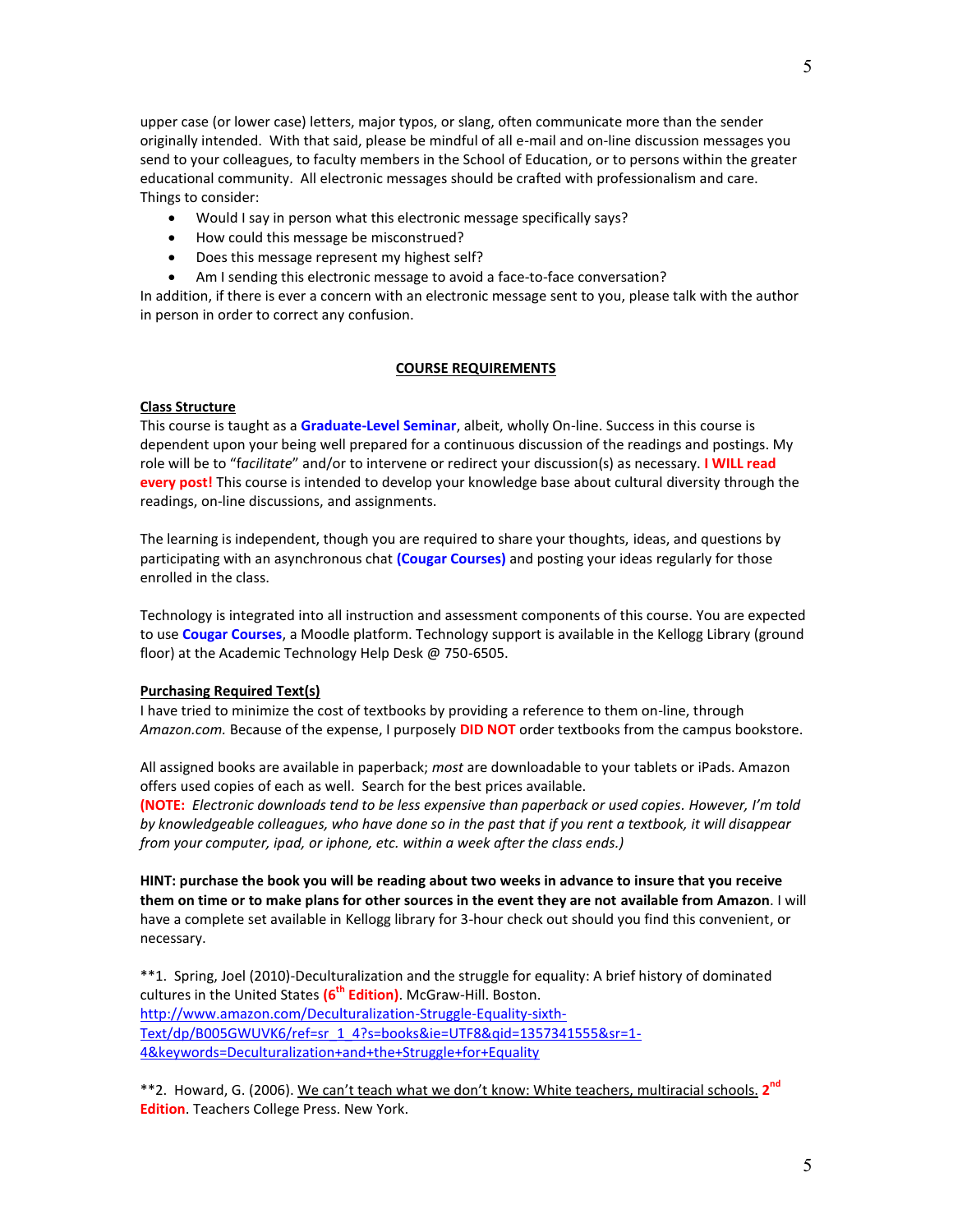<http://www.amazon.com/Cant-Teach-What-Dont-Know/dp/0807746657>

\*\*3. Delpit, L. (1993). Other people's children: Cultural conflict in the classroom. **2 nd Edition**. The New Press. New York. [http://thenewpress.com/index.php?option=com\\_title&task=view\\_title&metaproductid=1179](http://thenewpress.com/index.php?option=com_title&task=view_title&metaproductid=1179)

\*\*4. González, N., L. Moll & C. Amanti (2009). Funds of knowledge: Theorizing practices in households, communities, and classrooms. Routledge. New York. [http://www.amazon.com/Funds-Knowledge-Theorizing-Communities](http://www.amazon.com/Funds-Knowledge-Theorizing-Communities-ebook/dp/B0020BUXC2/ref=sr_1_2?ie=UTF8&qid=1357341062&sr=8-2&keywords=funds+of+knowledge+theorizing+practices+in+households)[ebook/dp/B0020BUXC2/ref=sr\\_1\\_2?ie=UTF8&qid=1357341062&sr=8-](http://www.amazon.com/Funds-Knowledge-Theorizing-Communities-ebook/dp/B0020BUXC2/ref=sr_1_2?ie=UTF8&qid=1357341062&sr=8-2&keywords=funds+of+knowledge+theorizing+practices+in+households) [2&keywords=funds+of+knowledge+theorizing+practices+in+households](http://www.amazon.com/Funds-Knowledge-Theorizing-Communities-ebook/dp/B0020BUXC2/ref=sr_1_2?ie=UTF8&qid=1357341062&sr=8-2&keywords=funds+of+knowledge+theorizing+practices+in+households)

\*\*5. Reyes, M. & J. Halcón (2001). The best for our children: Critical perspectives on literacy for latino students. Teachers College Press. New York. [http://www.amazon.com/The-Best-Our-Children-](http://www.amazon.com/The-Best-Our-Children-Perspectives/dp/0807740063/ref=sr_1_1?ie=UTF8&qid=1357341364&sr=8-1&keywords=The+Best+for+our+children)[Perspectives/dp/0807740063/ref=sr\\_1\\_1?ie=UTF8&qid=1357341364&sr=8-](http://www.amazon.com/The-Best-Our-Children-Perspectives/dp/0807740063/ref=sr_1_1?ie=UTF8&qid=1357341364&sr=8-1&keywords=The+Best+for+our+children) [1&keywords=The+Best+for+our+children](http://www.amazon.com/The-Best-Our-Children-Perspectives/dp/0807740063/ref=sr_1_1?ie=UTF8&qid=1357341364&sr=8-1&keywords=The+Best+for+our+children)

\*\*6. Valenzuela, Angela (1999). Subtractive Schooling: US Mexican Youth and the Politics of Caring. [http://www.amazon.com/Subtractive-Schooling-U-S--Mexican](http://www.amazon.com/Subtractive-Schooling-U-S--Mexican-http:/www.amazon.com/s/ref=nb_sb_ss_i_0_12?url=search-alias%3Dstripbooks&field-keywords=angela+valenzuela&sprefix=angela+valen%2Cstripbooks%2C167)[http://www.amazon.com/s/ref=nb\\_sb\\_ss\\_i\\_0\\_12?url=search-alias%3Dstripbooks&field](http://www.amazon.com/Subtractive-Schooling-U-S--Mexican-http:/www.amazon.com/s/ref=nb_sb_ss_i_0_12?url=search-alias%3Dstripbooks&field-keywords=angela+valenzuela&sprefix=angela+valen%2Cstripbooks%2C167)[keywords=angela+valenzuela&sprefix=angela+valen%2Cstripbooks%2C167](http://www.amazon.com/Subtractive-Schooling-U-S--Mexican-http:/www.amazon.com/s/ref=nb_sb_ss_i_0_12?url=search-alias%3Dstripbooks&field-keywords=angela+valenzuela&sprefix=angela+valen%2Cstripbooks%2C167)

\*\*7. Chavez, Leo R. (2012). Shadowed Lives: Undocumented Immigrants in American Society (Case Studies in Cultural Anthropology. [http://www.amazon.com/gp/offer](http://www.amazon.com/gp/offer-listing/113358845X/ref=dp_olp_all_mbc?ie=UTF8&condition=all)[listing/113358845X/ref=dp\\_olp\\_all\\_mbc?ie=UTF8&condition=all](http://www.amazon.com/gp/offer-listing/113358845X/ref=dp_olp_all_mbc?ie=UTF8&condition=all)

\*\*8. **Required of all CSUSM-SOE Graduate Students**. Publication Manuel of the American Psychological Association,  $(6^{th}$  Ed.) 2009. Multiple copies on Amazon.com (\$10.35).

# *All Rights Reserved*

*I reserve the right to change, add to, or delete any material or assignment from the course at any time.*

\_\_\_\_\_\_\_\_\_\_\_\_\_\_\_\_\_\_\_\_\_\_\_\_\_\_\_\_\_\_\_\_\_\_\_\_\_\_\_\_\_\_\_\_\_\_\_\_\_\_\_\_\_\_\_\_\_\_\_\_\_\_\_\_\_\_\_\_\_\_\_

**\_\_\_\_\_\_\_\_\_\_\_\_\_\_\_\_\_\_\_\_\_\_\_\_\_\_\_\_\_\_\_\_\_\_\_\_\_\_\_\_\_\_\_\_\_\_\_\_\_\_\_\_\_\_\_\_\_\_\_\_\_\_\_\_\_\_\_\_\_\_\_**

# **Standards and Grading Policy**

All required work must be submitted on time. All work needs to reflect university level composition. All citations, where appropriate, will use APA format. Consult Library Services for the Publication *Manual of the American Psychological Association( 6th Ed.)* [www.apastyle.org/index.html.](http://www.apastyle.org/index.html)

\_\_\_\_\_\_\_\_\_\_\_\_\_\_\_\_\_\_\_\_\_\_\_\_\_\_\_\_\_\_\_\_\_\_\_\_\_\_\_\_\_\_\_\_\_\_\_\_\_\_\_\_\_\_\_\_\_\_\_\_\_\_\_\_\_\_\_\_\_\_\_\_\_\_\_\_\_

# **Performance Assessment**

**There are 1000 points possible**. Your performance in class will be assessed along the following criteria:

**1. Asynchronous Discussion-FORUM (100 pts. X 3=300max)--**Students are required to participate in the class Discussion Forum (Cougar Courses). Your discussions should be introspective addressing issues, experiences, ideas, discussions, readings, & current events, related to the class.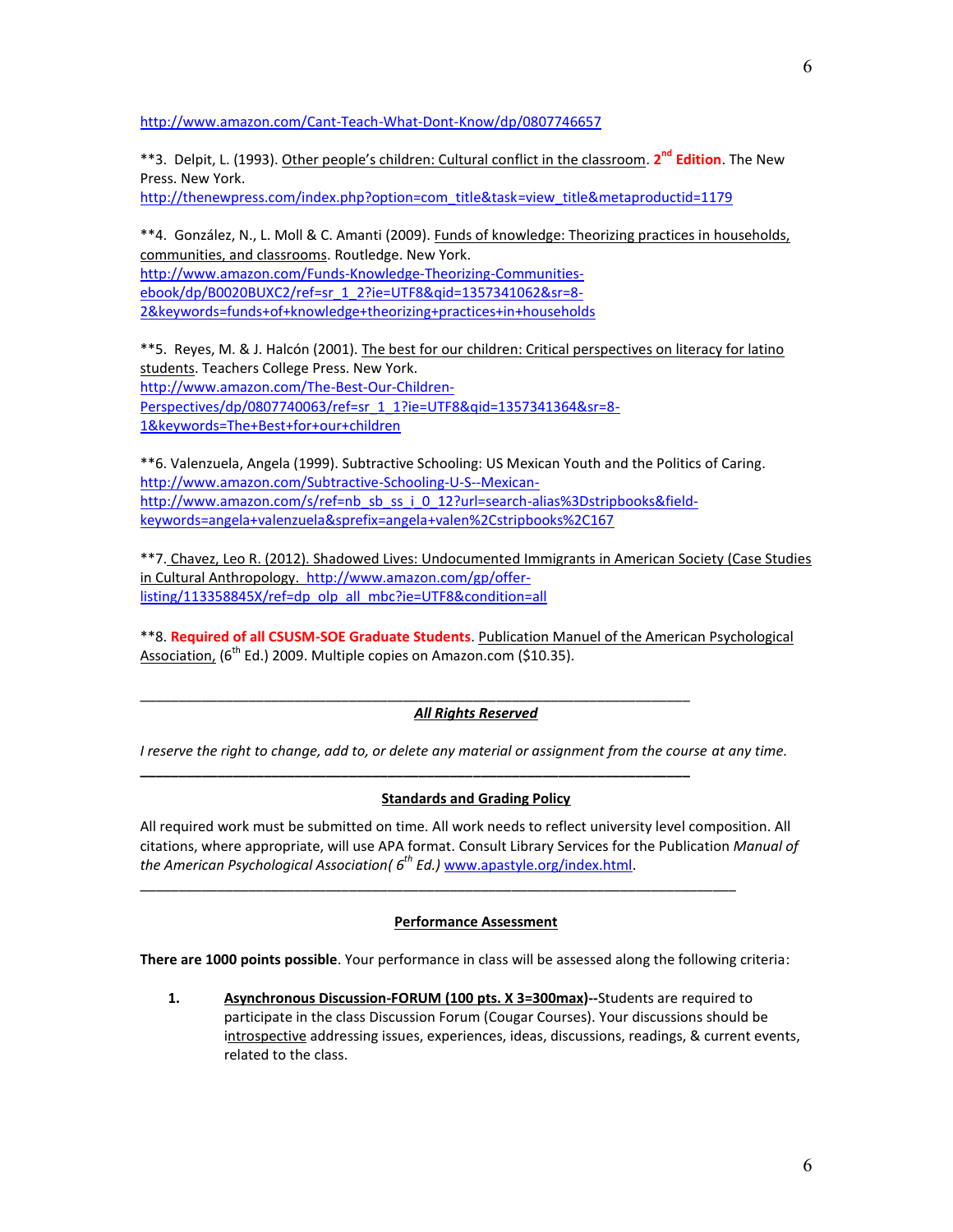**NO LESS** than twenty-one (21) substantial entries are required for a passing grade (C+) for this assignment. **(\*\*Refer to Rubric #1 below). DUE: On-going**

- **2. Photo + Fill out form (50pts):** Students will post a recent photo to their Cougar Courses site by week 2. Additionally, they will fill out a BIO form for me to learn a bit about you **(Due: Jan. 30th).**
- **3. Analysis of Reading MODULES-**Students will write a total of 7 short (3-4 pages) papers over the semester **(7x50pts=350)**. Each will be an *analysis\** of the readings for that week. **DUE: as assigned (at Modules 3,5,7,9,11,13, & 15)**.

*\*\*Analysis is the process of breaking a [complex topic](http://en.wikipedia.org/wiki/Complexity) or substance into smaller parts to gain a better understanding of it (Wikipedia, 2013).*

- **4. A Social Justice Action Plan (100 pts.)** Students will develop a 4-5 pages **Social justice Action Plan** that specifically addresses your new understanding of critical pedagogy in relation to schooling in a multicultural society. Our readings of critical pedagogy will bring to the table new questions and concerns about your classroom, your students, your school, your district, or your overall professional work. Based on these questions, develop a specific action plan that **you might** enact in your professional role. Our discussions throughout the semester should help you identify issues about diversity in your classroom, among your students, your school, your district, the community and/or your overall professional work. Based on the issue you "name," you will develop a specific action plan that you can enact as a professional educator working towards social justice and equity. The 4-5 page final paper will discuss this action plan (to be posted on Cougar Courses). DUE:
- **6. Literacy Intervention Plan (200 pts. max)-**Students will be responsible for submitting an individual Literacy Intervention Plan in a timely manner. **(\*\* Refer to Rubric #3 below for specific instructions**) **DUE: May 1st**.
- 7. **MA Professional Self-Assessment (no points)- This is a Program requirement.** All students will self-assess their progress in EDUC 602 twice during the semester-Additional details to follow. \*\*\*\*\*\*\*\*\*\*\*\*\*\*\*\*\*\*\*\*\*\*\*\*\*\*\*\*\*\*\*\*\*\*\*\*\*\*\*\*\*\*\*\*\*\*\*\*\*\*\*\*\*\*\*\*\*\*\*\*\*\*\*\*\*\*\*\*\*\*\*\*\*\*\*\*\*\*\*\*\*\*\*\*\*\*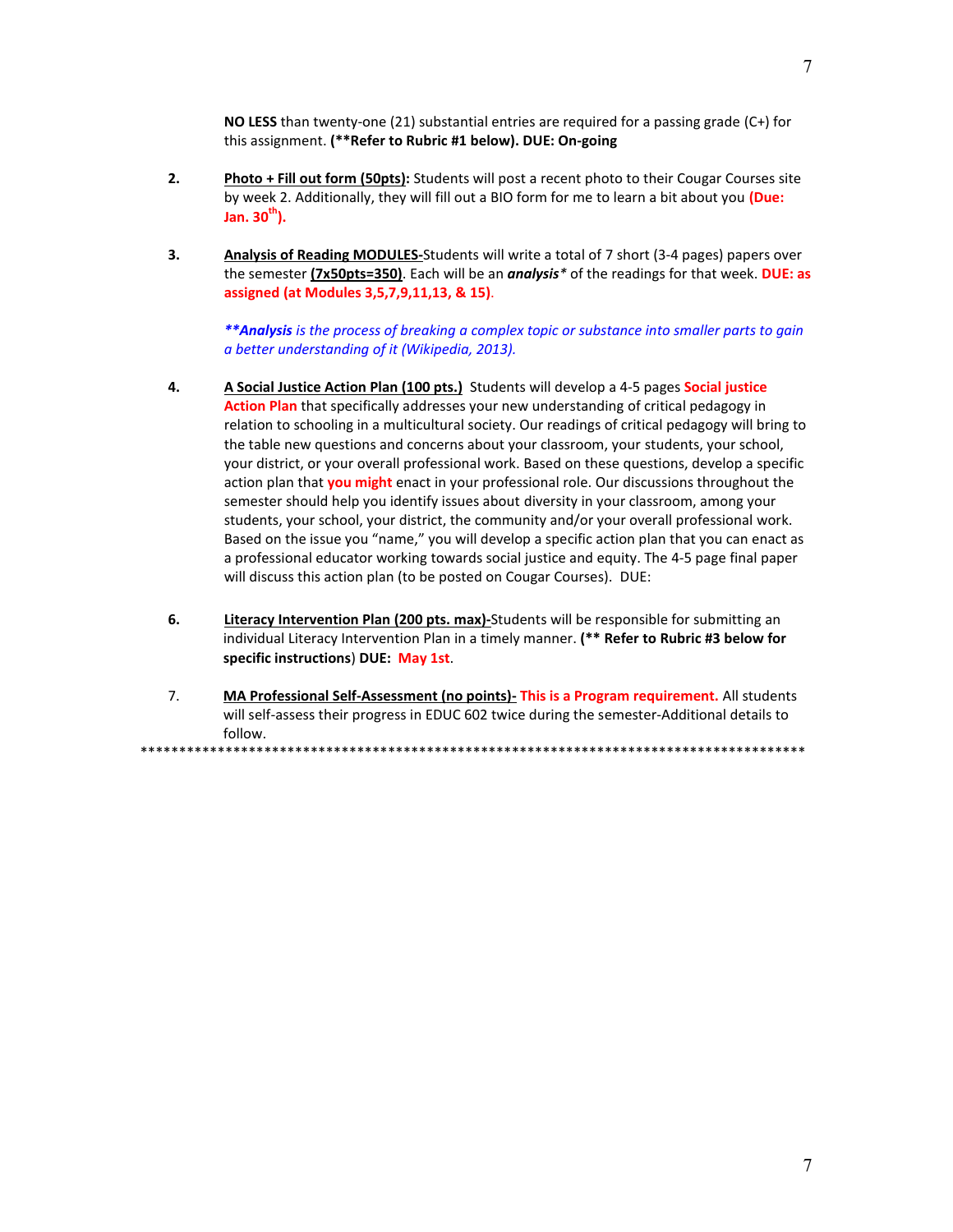# **Rubrics**

| Rubric # 1 | ** Asynchronous Discussion on Cougar Courses (Total 300 pts.) |  |  |  |
|------------|---------------------------------------------------------------|--|--|--|
|            |                                                               |  |  |  |

| <b>Entries Required</b> |                    | Grade Equivalent |
|-------------------------|--------------------|------------------|
| $*1-20$                 | entries-125 points | $C+$             |
| $*21-29$                | entries-150 points | B-               |
| $*30-34$                | entries-175 points | B                |
| $*35-39$                | entries-200 points | B+               |
| $*40-44$                | entries-225 points | $A -$            |
| $*45-49$                | entries-250 points | A                |
| $*50+$                  | entries-300 points | A+               |
|                         |                    |                  |

#### **\*\*\*\*\*\*\*\*\*\*\*\*\*\*\*\*\*\*\*\*\*\*\*\*\*\*\*\*\*\*\*\*\*\*\*\*\*\*\*\*\*\*\*\*\*\*\*\*\*\*\*\*\*\*\*\*\*\*\*\*\*\*\*\*\*\*\*\*\*\*\*\*\*\*\*\*\*\*\*\*\*\*\*\***

### *Rubric #2 \*\*Critical Pedagogy/Social Justice Action Plan (Total 100 pts.)*

Your final project is to develop an individual professional action plan that specifically addresses your new understandings of critical pedagogy in relation to schooling in a multicultural society. Hopefully our readings of critical pedagogy will bring to the table new questions and concerns about your classroom, your students, your school, your district, or your overall professional work. Based on these questions, develop a specific action plan that you could enact in your professional role. Our discussions throughout the semester should help you identify issues about your classroom, your students, your school, your district, the community and/or your overall professional work. Based on the issue you "name," you will develop a specific action plan that you can enact as a professional educator working towards social justice and equity. The 3-4 page **final paper** will discuss this action plan. Our final session will consist of presentations of these action plans.

**\*\*\*\*\*\*\*\*\*\*\*\*\*\*\*\*\*\*\*\*\*\*\*\*\*\*\*\*\*\*\*\*\*\*\*\*\*\*\*\*\*\*\*\*\*\*\*\*\*\*\*\*\*\*\*\*\*\*\*\*\*\*\*\*\*\*\*\*\*\*\*\*\*\*\*\*\*\*\*\*\*\*\*\*\*\***

# *Rubric #3 \*\*A Literacy Intervention Plan (200 pts. max)*

**Instructions:** You will each develop a **Literacy Intervention Plan (12-15 pages)** in the context of your major MA Program (1) Bilingual/Multicultural (CTEL Certification), (2) Special Education (Add On Level I credential), or, the (3.) the Reading Certificate for Literacy Masters Students. \*\*Non-declared majors enrolled in EDUC 602 will select one of the above major MA Programs to develop their plan. In all cases, you are responsible for consulting with your Program Chair to determine which program you have enrolled, or will enroll, in.

1. To begin, complete Step #1 below. This will serve as an Introduction to your final paper.

**Step 1.** Select a school site to conduct your study. Go to the California Department of Education Website and retrieve the following information about your school. Use the following link <http://dq.cde.ca.gov/dataquest/>

- a. Your school's 2014 Academic Performance Index (API) Growth Report.
- b. The number of socioeconomically disadvantaged learners at your site.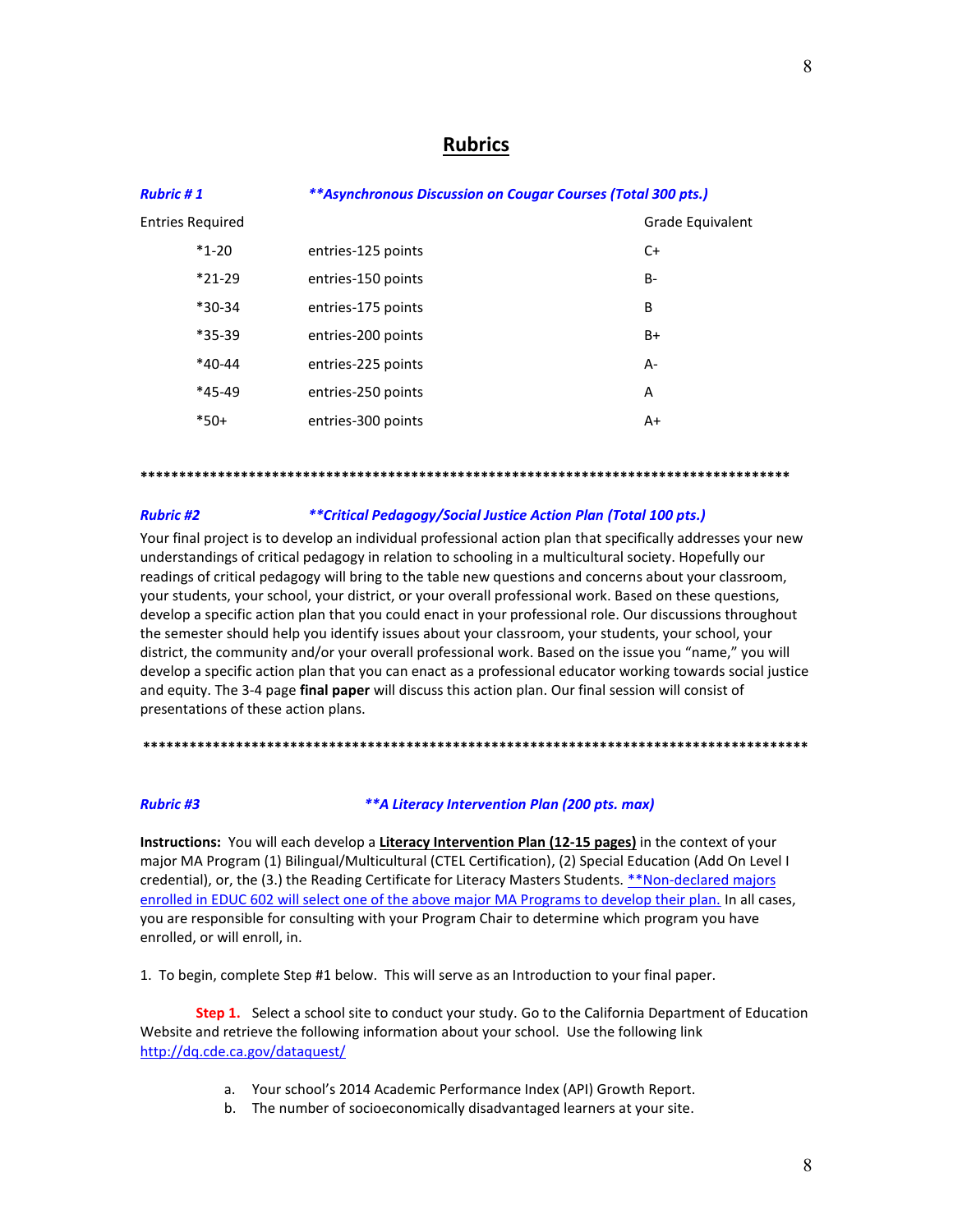9

- c. The number of English learners at your site.
- d. The number of students with disabilities at your site.
- e. The number of any other numerically significant subgroups at your school (for whom there are data provided---e.g. Hispanic or Latino)

**Step 2.** Identify the MA program you are a part of, and select that program. Your Literacy Intervention Plan will evolve from one of the options below (Pick one below, either A, B or C). Indicate which option you have chosen in the title of your paper.

*A. The CTEL* (California Teachers of English Learners) *Program<sup>1</sup>* , leading to CLAD certification, or

*B An "Add On" Level I Mild/Moderate and Moderate/Severe Education Specialist Credential <sup>2</sup> , for candidates who do not hold a SB 2042 preliminary credential or a CLAD certificate to fulfill CCTC requirements to authorized the candidate to provide to English learners 1) instruction for English language development and 2) specifically designed content instruction delivered in English, or.*

*C. The Reading Certificate <sup>3</sup> , requirements for Literacy Masters students.*

*NOTE: The purpose for this assignment is for you to look at student achievement of culturally and linguistically diverse students in your certificate/credential program over time to determine what happens*  to students within a system. The purpose is not to examine and criticize any school district. It is to look at *opportunities made available to or denied children who are culturally and linguistically diverse.*  \*\*Students enrolled in EDUC 602, but NOT enrolled in an MA Program will select one of the above major MA Programs to develop their plan.

# **Step 3.**

**(a.) Components of the Literacy Intervention Plan** (you MUST address each of these):

*1). Population:* Select a small group (no more than 5) of ethnically and/or linguistically diverse students in a grade level who have attended your school for at least three years. Do a review of their school history and success or lack of success.

- *2) Data collection*: Consider the following:
	- What do you know about the students' cultural and language backgrounds? Are there any social, economic and/or political factors you can identify that may impact the students' instruction?
	- Testing process when the students entered school. Were they tested? Which test was used? Tested in their primary Language? In English? What were the scores? What do the scores mean?
	- Placement issues. Where were the students placed? What kinds of classrooms?
	- Services received: What kind of services did the students receive? Were any referred to Special Education? Why? Are any in the SST process? Why? How many have been placed in special education?
	- Re-classification: Were the students ever re-classified? What process was followed and is typically followed in your district?
	- Look at the grades the students received over three years and look for patterns in terms of achievement. Match the history of each student with his/her present achievement. Are there differences? What growth occurred? Have their CELDT scores increased? Plateaued?
	- Analyze the data that you have collected and discuss how these students have progressed through the system.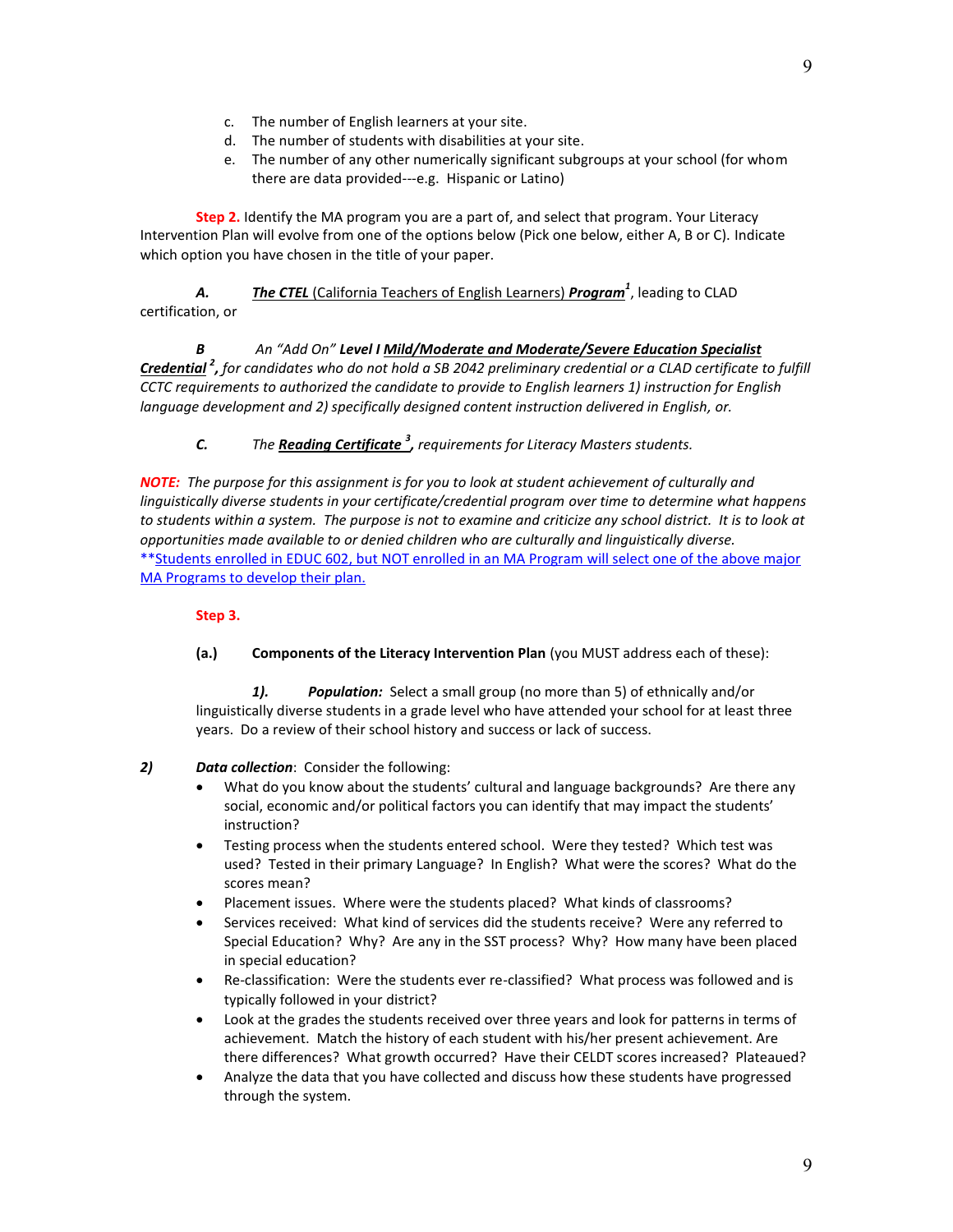• Factors of retention: Were these students retained? How many? Why?

# **(b.) Writing Assignment (12-15 pages)**

Develop a literacy plan (listening, speaking, reading and writing) for these students. Your literacy plan should include the following information:

- 1. A description of the students involved in your research, including the data you collected about their cultural and language backgrounds, their families, their testing, their placements, etc.
- 2. A literacy plan based on the data you collected. What would you do to ensure equal access to grade level curriculum for these children?
- 3. Adopted materials used to support academic growth? What additional support do these students need? How will you ensure that will happen? What support
- 4. and accountability will be necessary to ensure equal access and success?
- 5. A description of how you will communicate your literacy plan to the students'
- 6. A reflection of what you learned about yourself (cultural beliefs, attitudes and assumptions) while developing your literacy plan in regards to the English learners and their families.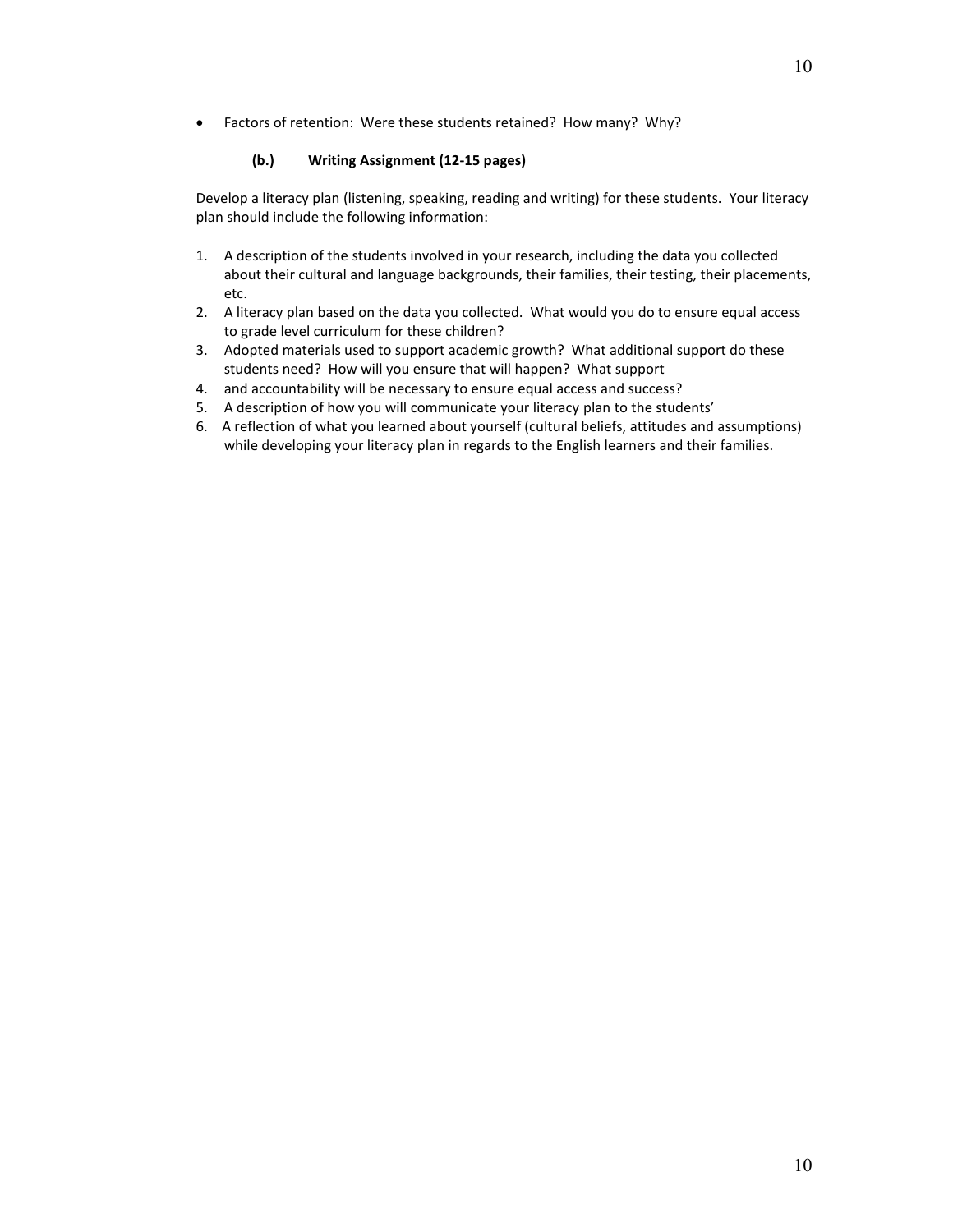# *Rubric #4 \*\*Rubric Scale for Grading ELD Literacy Intervention Plan*

**Instructions**: For this assignment, you will be graded on the following rubric. **Date due: May 1st .**

**Criteria Developing Approaching Meets**

| <b>Student provided</b>      | <b>Lack of information</b>    | Some information provided       | <b>Extensive</b> information      |  |
|------------------------------|-------------------------------|---------------------------------|-----------------------------------|--|
| information on the           | provided on the students'     | on the students' backgrounds    | provided on the students'         |  |
| population of English        | backgrounds - academic        | - academic and personal.        | backgrounds - academic            |  |
| learners addressed in        | and personal. Little or no    | Some information provided to    | and personal. Extensive           |  |
| the plan.                    | information provided to       | indicate the students' EL       | information provided to           |  |
|                              | indicate the students' EL     | proficiency level(s) in the     | indicate the students' EL         |  |
|                              | proficiency level(s) in the   | language areas, specific        | proficiency level(s) in the       |  |
|                              | language areas, specific      | academic needs, and other       | language areas, specific          |  |
|                              | academic needs, and other     | factors impacting the           | academic needs, and other         |  |
|                              | factors impacting the         | students' learning.             | factors impacting the             |  |
|                              | students' learning.           |                                 | students' learning.               |  |
| <b>Student collected and</b> | Little or no data was         | Some data was collected on      | <b>Extensive</b> data was         |  |
| analyzed data on the         | collected on the English      | the English learners            | collected on the English          |  |
| <b>English learners for</b>  | learners regarding; testing   | regarding; testing process,     | learners regarding; testing       |  |
| whom the plan is             | process, placement issues,    | placement issues, services      | process, placement issues,        |  |
| written.                     | services received, re-        | received, re-classification (if | services received, re-            |  |
|                              | classification (if            | applicable), retention (if      | classification (if                |  |
|                              | applicable), retention (if    | applicable), achievement data   | applicable), retention (if        |  |
|                              | applicable), achievement      | including test (CELDT, CST,     | applicable), achievement          |  |
|                              | data including test           | etc.) scores and grades. Some   | data including test               |  |
|                              | (CELDT, CST, etc.) scores     | analysis of the data provided   | (CELDT, CST, etc.) scores         |  |
|                              | and grades. Little or no      | to inform the literacy          | and grades. In depth              |  |
|                              | analysis of the data          | intervention plan(s).           | analysis of the data              |  |
|                              | provided to inform the        |                                 | provided to inform the            |  |
|                              | literacy intervention         |                                 | literacy intervention             |  |
|                              | $plan(s)$ .                   |                                 | plan(s).                          |  |
| <b>Student's ELD</b>         | The literacy intervention     | The literacy intervention       | The literacy intervention         |  |
| <b>Literacy Intervention</b> | plan(s) contain little or no  | plan(s) contain some            | plan(s) contain extensive         |  |
| Plan addressed all           | discussion or presentation    | discussion or presentation of   | discussion or presentation        |  |
| four language areas          | of how it addresses the       | how it addresses the students'  | of how it addresses the           |  |
| (listening, speaking,        | students' specific listening, | specific listening, speaking,   | students' specific listening,     |  |
| reading and writing).        | speaking, reading and         | reading and writing             | speaking, reading and             |  |
|                              | writing proficiency           | proficiency development.        | writing proficiency               |  |
|                              | development. Little or no     | Some presentation of            | development. Extensive            |  |
|                              | presentation of               | instructional strategies and    | presentation of instructional     |  |
|                              | instructional strategies and  | student activities that address | strategies and student            |  |
|                              | student activities that       | students' needs in all four     | activities that address           |  |
|                              | address students' needs in    | language areas.                 | students' needs in all four       |  |
|                              | all four language areas.      |                                 | language areas.                   |  |
| <b>Student's ELD</b>         | The literacy intervention     | The literacy intervention       | The literacy intervention         |  |
| <b>Literacy Intervention</b> | plan(s) contain little or no  | plan(s) contain some            | plan(s) contain extensive         |  |
| Plan addressed how           | discussion or presentation    | discussion or presentation of   | discussion or presentation        |  |
| ELs will have access         | of how ELs have equitable     | how ELs have equitable          | of how ELs have equitable         |  |
| to grade level (core)        | access to grade level, state- | access to grade level, state-   | access to grade level, state-     |  |
| curriculum.                  | adopted curriculum. There     | adopted curriculum. There is    | adopted curriculum. There         |  |
|                              | is little or no evidence that | some evidence that state-       | is <b>extensive</b> evidence that |  |
|                              | state-adopted materials       | adopted materials and/or        | state-adopted materials           |  |
|                              | and/or supplemental           | supplemental materials are      | and/or supplemental               |  |
|                              | materials are used in the     | used in the plan to support     | materials are used in the         |  |
|                              | plan to support ELs'          | ELs' academic growth.           | plan to support ELs'              |  |
|                              | academic growth.              |                                 | academic growth.                  |  |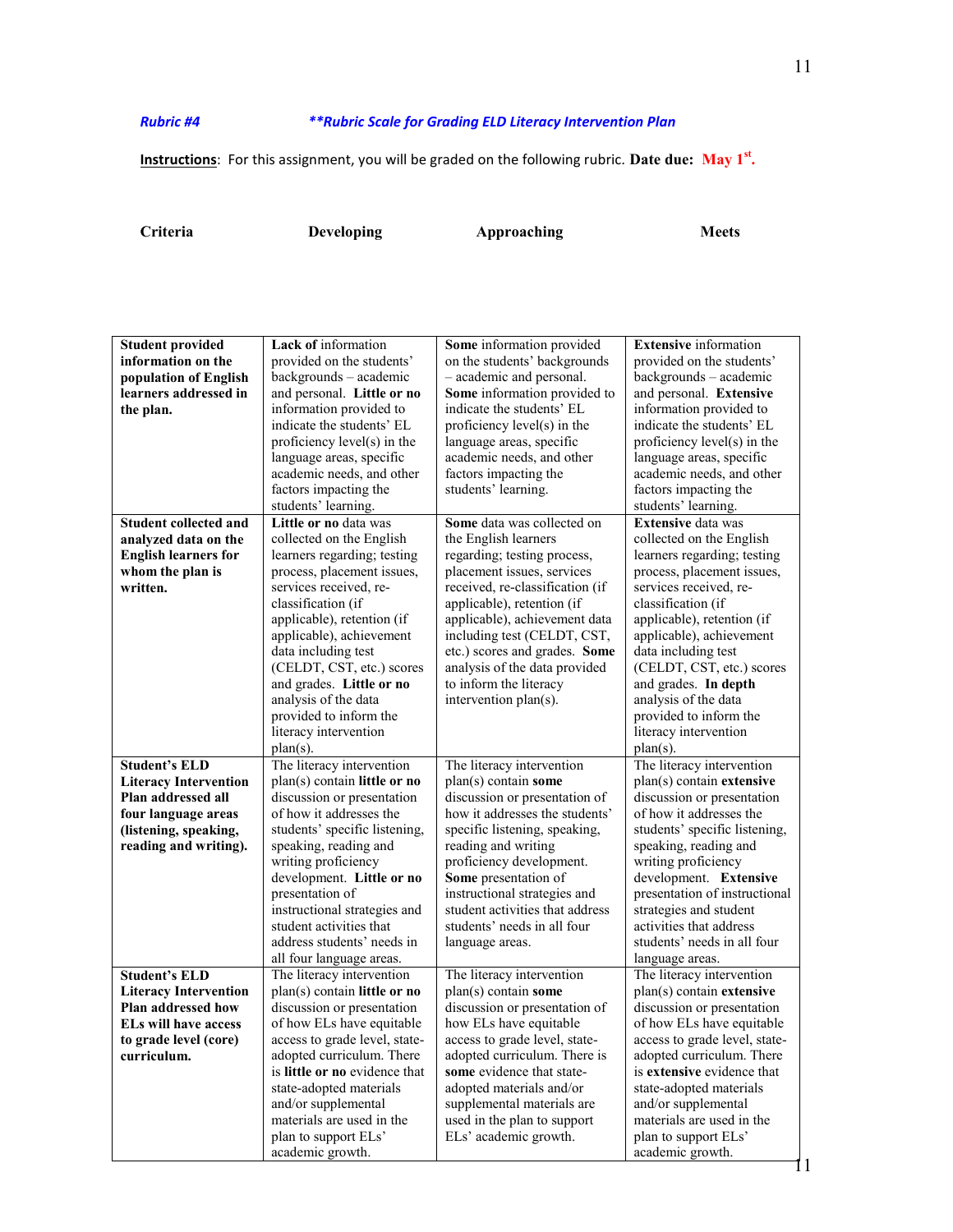# **Modules & Schedule of Topics & Readings**

January 19-May 15, 2015

**Note: Refer to specific weekly assignments on Cougar Courses**

*\*\*Discussion: Each week you are assigned reading. After reading the material carefully, you will submit a 3-4 page analysis\* of the readings for that week.* 

**Week 1. (**January 19-23**) Module 1.** *Introduction & Expectations*

### *Intro to Class/Expectations/Discussion*

a. Post to Week 1-Discussion

b. Post a recent photo of yourself to Cougar Courses. **DUE: Jan. 30th .**

**Week 2.** (January 26-30) **Module 2.** *The Struggle for Equality (Part I).*

\*\*\*Read: *Joel Spring, Deculturalization and the struggle for equality: A brief history of dominated cultures in the United States (6th Edition).* Chapters 1-3 (Pp. 1-81).

a. Post to Week 2-Discussion

**Week 3.** (February 2-6) **Module 3.** *The Struggle for Equality (Part II)***.**

\*\*\*Read: Joel Spring, *Deculturalization and the struggle for equality: A brief history of dominated cultures in the United States (6th Edition).* Chapters 3-7 (pp. 84-156).

a. Post to Week 3-Discussion

b. Submit a 3-4 page analysis of *Deculturalization and the Struggle for Equality.* **DUE: Feb. 6th .**

**Week 4.** (February 9-13) **Module 4.** *We Can't Teach What We Don't Know (Part I)*

\*\*\*Read: *Gary Howard (2008). We Can't Teach What We Don't Know (2nd Ed.*). Chapters 1-3 (pp. 1-62).

a. Post to Week 4-Discussion

**Week 5.** (February 16-20). **Module 5.** *We Can't Teach What We Don't Know (Part II)*

\*\*\* Read: *Gary Howard (2008). We Can't Teach What We Don't Know (2nd Ed*). Chapters 4-7 (pp. 65-121).

a. Post to Week 5-Discussion

b. Submit a 3-4 page analysis of *We Can't Teach What We Don't Know*. **DUE: Feb. 20th .**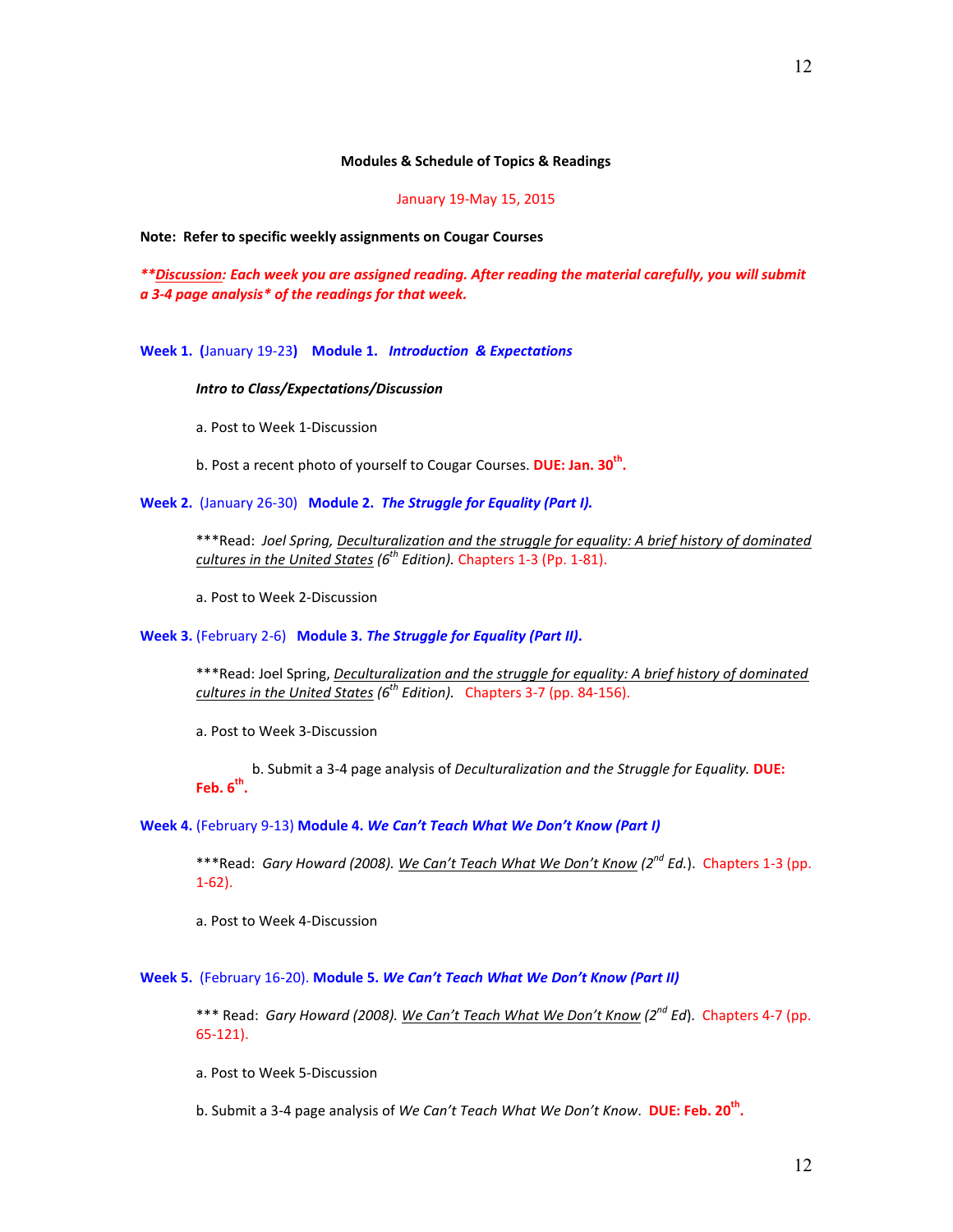\*\*\*Read: *Lisa Delpit (2006). Other People's Children: Cultural Conflict in the Classroom (2nd Edition).* (Chapters 1-5 (pp. 1-91).

a. Post to Week 6-Discussion

**Week 7.** (March 2-6) **Module 7.** *Other People's Children (Part II)*

\*\*\*Read: *Lisa Delpit (2006). Other People's Children: Cultural Conflict in the Classroom (2nd Edition).* Chapters 6-9 (pp. 104-199).

a. Post to Week 7-Discussion

b. Submit a 3-4 page analysis of *Other People's Children.* **DUE: March 6th .**

# **Week 8.** (March 9-13) **Module 8.** *Funds of Knowledge (Part I)*

\*\*\*Read: N. Gonzalez, L. Moll, & C. Amanti (2005). Funds of Knowledge: Theorizing Practices in Households, Communities, and Classrooms. Chapters 1-8 (pp. 1-152).

a. Post to Week 8-Discussion

#### **Week 9.** (March 16-20) **Module 9.** *Funds of Knowledge (Part II)*

\*\*\*Read: N. Gonzalez, L. Moll, & C. Amanti (2005). Funds of Knowledge: Theorizing Practices in Households, Communities, and Classrooms. Chapters 9-16 (pp. 152-287).

a. Post to Week 9-Discussion

b. Submit a 3-4 page analysis of *Funds of Knowledge.* **DUE: March 20th .**

**Week 10.** (March 23-27) **Module 10.** *The Best For Our Children (Part I)*

\*\*\*Read: Maria Reyes & John Halcón (2000). *The Best For Our Children: Critical Perspectives on Literacy for Latino Students, Chapters 1-8 (Pp. 1-142).*

a. Post to Week 10-Discussion

**Week 11.** (March 30-April 3) **Module 11.** *The Best For Our Children (Part II)*

\*\*\*Read: Maria Reyes & John Halcón (2000). *The Best For Our Children: Critical Perspectives on Literacy for Latino Students, Chapters 1-8 (Pp 142-247).*

a. Post to Week 11-Discussion

b. Submit a 3-4 page analysis of *The Best For Our Children.* **DUE: April 3 rd** .

# **Week 12.** (April 6-10) **Module 12.** *Subtractive Schooling (Part I)*

\*\*\*Read: *Angela Valenzuela (1999). Subtractive Schooling: U.S.-Mexican Youth and the Politics of Caring. Chapters 1-3 (Pp. 1-114).*